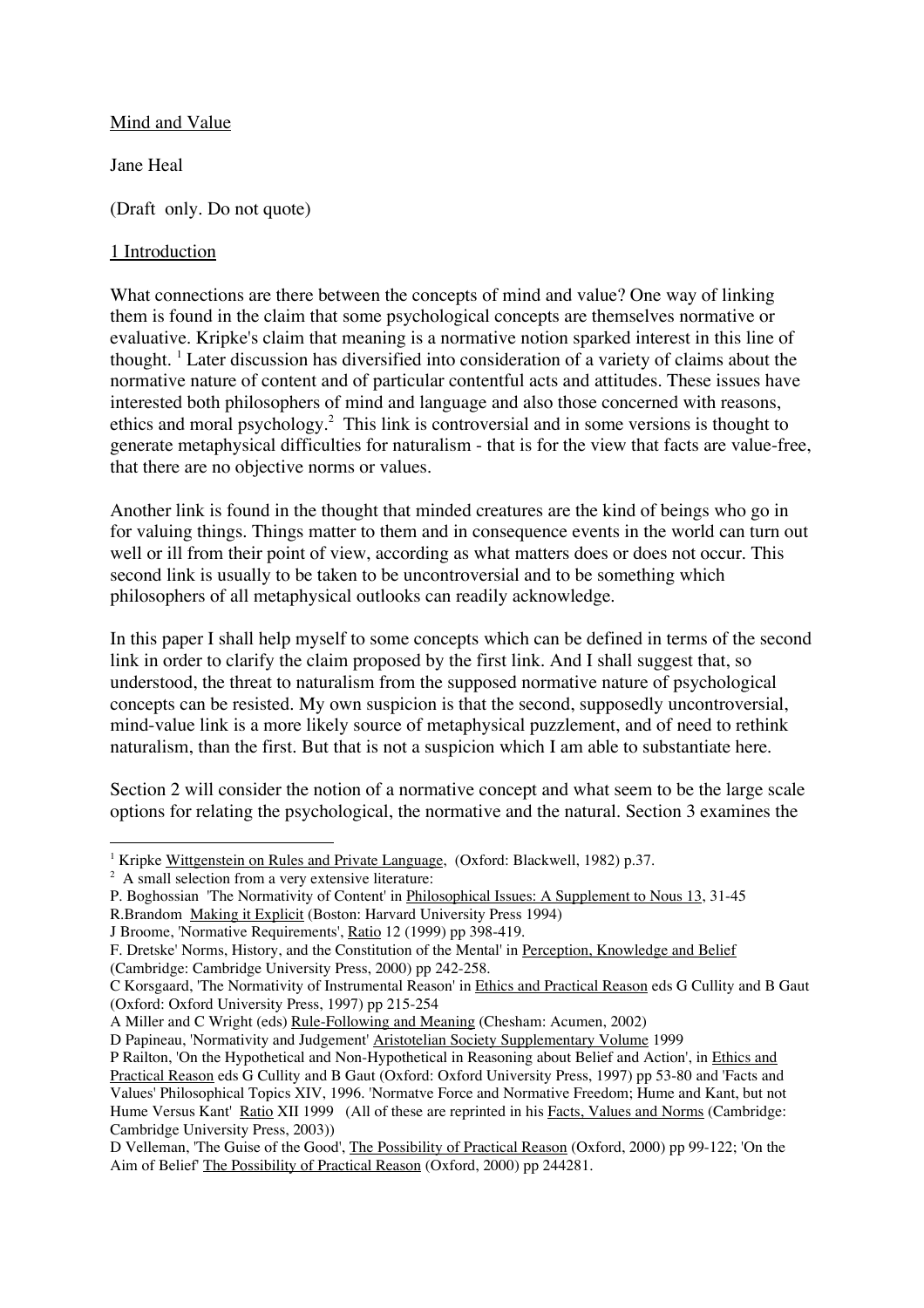second mind-value link and how it sustains a certain use of 'ought' on which a person cannot shrug off an ought claim. Section 4 asks how intellectual sophistication and concept possession may affect what matters to a being. Section 5 digresses to consider the 'bootstrapping' objection to some of the proposed normative principles about thinking, arguing that it can be defused. Section 6 returns to the status of the claimed normative links of psychological concepts.

## 2 'Normative concepts'

Let us start by asking what it means to say that a concept is normative. Perhaps it means that assertions made using it imply 'ought' claims.<sup>3</sup> If so, the idea that belief and intention are normative notions might unpack into claims of this shape:

(1) If a person believes that p then she ought to believe what follows from p. 4

Or perhaps the idea that a concept is normative is better taken in a slightly more general way, to mean that grasping the concept requires one to assent to some 'ought' claims involving it.<sup>5</sup> Then the idea might be unpacked by, for example, (2), which offers one way of spelling out the idea that 'belief is subject to the norm of truth'.

(2) A person ought to ensure that (she believes that p only if p).

In what follows we shall take the idea that a concept is normative in this second more general way, which subsumes the first as a special case.

What options are available when thinking about the relations between this kind of claim and naturalism? The potential problem for naturalism stems from its unease about the metaphysical status of supposed objective value. The favoured naturalist strategy to account for its apparent existence, for our talking in ways which suggest our belief in it, is to explain these things as the outcome of construction or projection. It is psychological states or occurrences, for example shared feelings or valuings (themselves conceived as natural and metaphysically unproblematic), which underpin talk of value. But if the psychological, e.g. belief, is itself a value or norm-infused phenemenon then it turns out to be in the realm of the constructs or projections. That is an unwelcome result. And worse threatens if the psychological concepts which are normative include those of the psychological states or activities which provide the base for the construction or projection. In that case the constructing or projecting apparatus is not metaphysically unproblematic. And then the naturalist strategy for demystifying the appearance of norms and values threatens to unravel.

For this threat to become real we need more than the correctness of some claims made in the words of (1) or (2). This is because there are two ways of acknowledging such claims which remove their immediate danger for naturalism.

<sup>&</sup>lt;sup>3</sup> Sometimes this way of explaining 'normative concept' is explicitly set out e.g. by Boghossian and Dretske, and sometimes it seems implicit in the way the discussion is framed e.g. by Korsgaaard and Brandom.

<sup>4</sup> .Korsgaard seems to have claims of these shapes in mind. op cit pp 221-2, 248-9. Brandom is also naturally read as suggesting something of this sort, op cit pp 16-17.

 $<sup>5</sup>$  Papineau's reading perhaps - op cit p 17.</sup>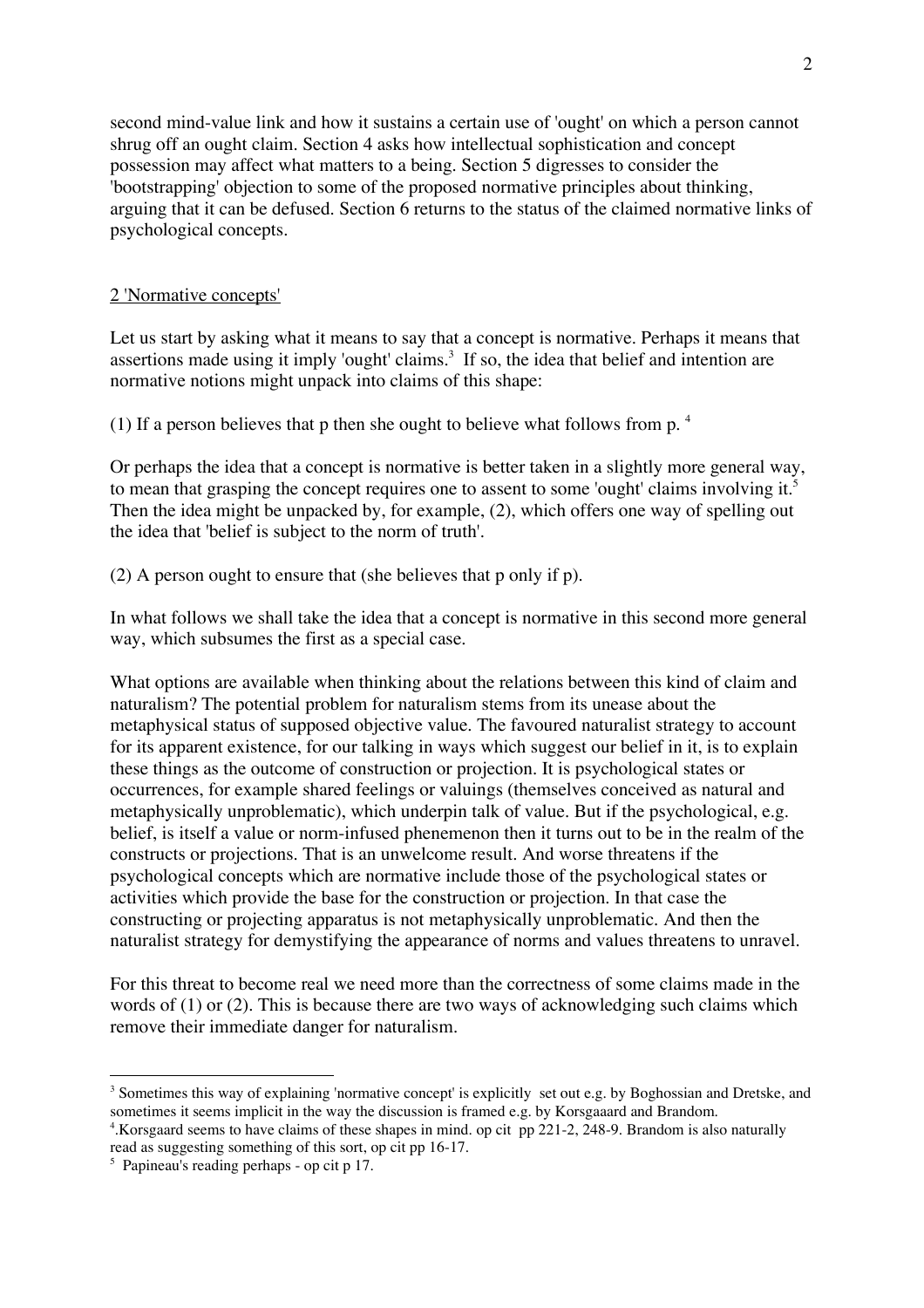The first is to take the 'ought' to be what I shall call a 'shruggable' ought, that is an 'ought' for which no version of internalism holds. Consider a case where it is intelligible that a person acknowledge the truth of 'You ought to  $\varnothing$ ' and also just shrug it off, saying 'Sure, I ought to Ø. But what's that to me?' Then, we shall say, the 'ought' is shruggable. Suppose, by contrast, that a person cannot intelligibly acknowledge the 'ought' and also shrug it off, then we shall call such an ought 'unshruggable'. The unshruggability of an 'ought' does not require that the agent who acknowledges it act on it; she may have more pressing concerns. Nor is it required that she feel any phenomenological urgency about the matter; perhaps she is seriously depressed or otherwise ill. The point is rather that combining acceptance of the 'ought' claim with denying it any relevance to the direction of one's future endeavours leaves us baffled.

The metaphysical difficulties of value, from the naturalist's point of view, come in with the idea of 'to-be-pursuedness' being built into some states of affairs. The naturalist wants to protect the idea of a difference between, on the one hand, those psychological states which register independent facts in the world but cannot motivate because all those facts are normfree, and, on the other, those psychological states which are, or are tinged with, our affective and motivational responses. So if an 'ought' turns out not to connect with motivation then it is not in the class of judgement which presents a prima facie challenge to naturalism.

And there are plenty of 'oughts' of this kind. There are many forms of activity where we agree that there is a 'norm', viz. some generally acknowledged standard, by which performances may be sorted into those which do and those which do not meet the standard. For example there is generally acknowledged standard by which funeral attire is proper if and only if it is sombre. We might express it thus:

(3) A person ought to take care that (if she goes to a funeral she wears sombre attire).

But someone may acknowledge this ('Well - in a way perhaps I ought to wear black') but not be moved at all to put on a dark coat even though she is going to a funeral. For one reason or another she does not respect the standard institution of the funeral ('But to be honest, I don't care - I think it's all a bit silly'). or she thinks that in this case the standard is irrelevant ('Old Tim would have preferred us to look cheerful.')

Kripke's original suggestion of the 'normativity of meaning' has fragmented into many different questions, depending on whether we are thinking about language or about thought and depending also on whether we are thinking about particular attitudes or about the representational content common to many attitudes. In connection with some of these more finely focused questions, the above sort of move looks very plausible. For example, indicative utterances may be sorted into the true or false - and there is then an easy slide from 'true' to 'correct' to 'ought to be uttered'. But uttering false indicative sentences is something all of us do frequently (e.g. when telling fairy tales, acting, joking) and about which (rightly) we have no qualms. So even if there is some sense in which false indicatives are 'incorrect' or 'ought not to be uttered', it is not a sense which poses any direct challenge to naturalism. Of course there remains the problem of giving a naturalistic account of what it is to be meaningful and indicative. But at least mysterious objective value is not on the scene. <sup>6</sup> So perhaps we can

 <sup>6</sup> Similarly some of the early debate on Kripke's claim focused on the objectivity of truth. The sceptical threat of his ideas was seen, crudely, in the line of thought: 'Meaning is normative; the normative is non-factual; so meaning is non-factual; so there is no such thing as making claims with objective content.' But this sceptical line loses much of its force if the 'normativity' of sorting utterances into the 'correct' and 'incorrect' - or more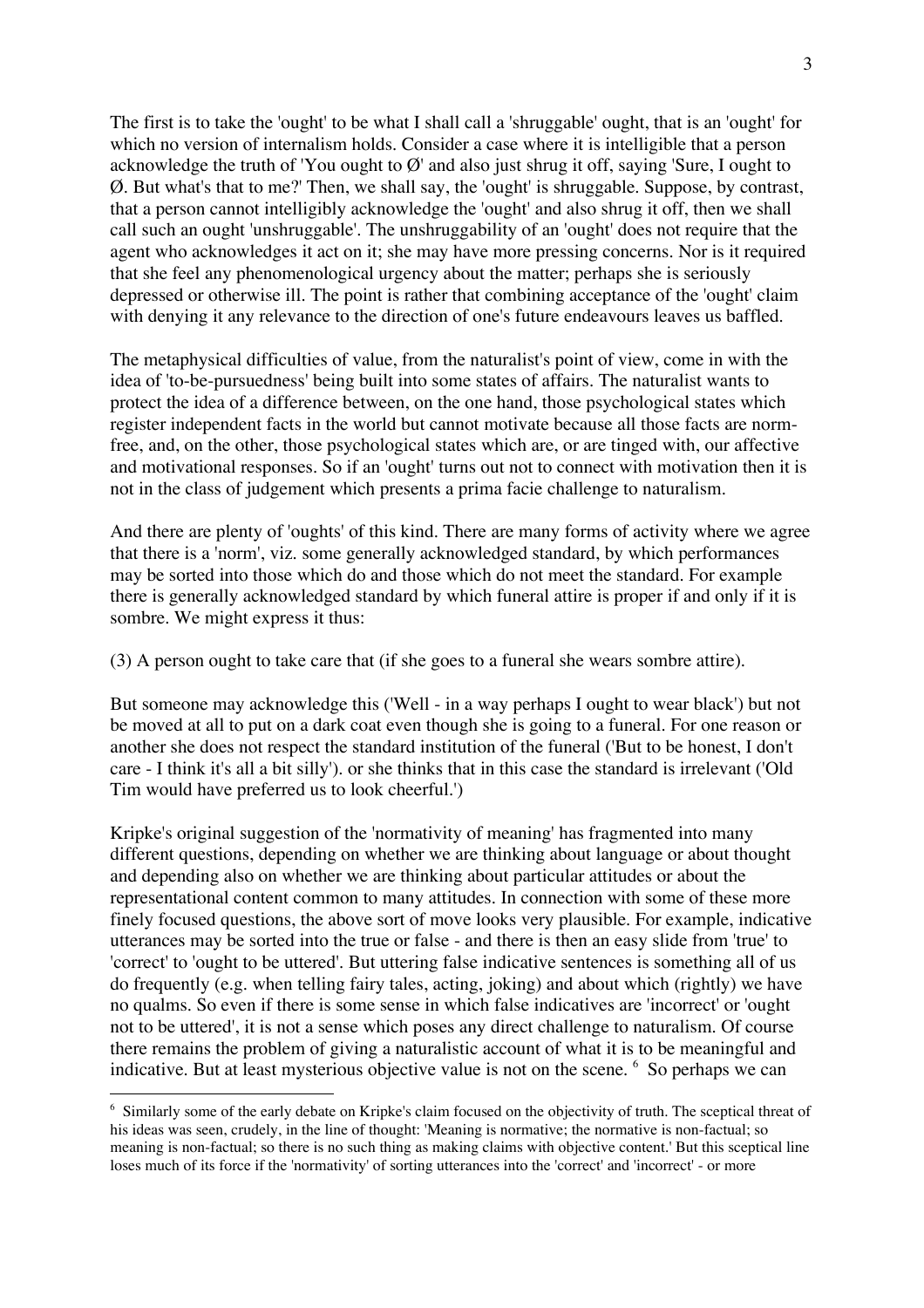remove the pressures on naturalism by reading our normative claims about the psychological in terms of some shruggable 'ought'.

But even if that is not plausible and the 'ought' is one which we are inclined to be moved by, there is another way of evading difficulty. This is to see these claims as analogous to

(4) A person ought to take care that (if she handles a sharp object, the sharp edge does not press hard against her skin).

Perhaps we find this compelling. Perhaps I am myself anxious to conform to this injunction and think it unlikely that anyone else will want to shrug it off either. But that does not suggest that 'sharp object' is a normative concept. Rather it is explained by the fact that, as it happens, sharp objects cut human bodies and I do not want to be cut. But this is a desire which I have only contingently (and not on all occasions). Were our bodies different then we would not care about being cut.

But what if the normative claims about the psychological cannot be made out to be like either (3) or (4)? What if there is (for example) a requirement on all of us to seek what we call 'truth in belief', a requirement which is both unshruggable and not explicable as derivative from some other goal or taste? To agree this would be to say that what we call 'truth in belief' is a thing which presents itself to us as having 'to-be-pursuedness' built into it. And to agree that would be uncongenial in the naturalist framework.

So the questions we should look at are these. What 'ought' claims are plausible in connection with notions like belief and intention? Are they unshruggable? And to the extent that this is so, can it be accounted for in ways congenial to naturalism, e.g. on analogy with (4), as stemming from some optional personal goals?

In thinking about these questions it would help if we could identify and clarify a sense of 'ought' in which it is guaranteed to be unshruggable. If we understand more clearly what is required for an ought to be unshruggable then we will see better what it is we are enquiring into when we ask of the putative normative claims about the psychological whether they are true in that sense. And the second link of mind and value may help us to identify the concept we need. So it is to that that we now turn.

## 3 An Unshruggable 'Ought'

 $\overline{a}$ 

Minded creatures are the kinds of creatures who go in for valuing, in a broad sense. What other ideas come along with this? In considering the question, let us for the moment push to the background elements of mindedness which have to do with intellectual sophistication, language, culture, explicit reasoning and the like. We shall return in Section 3 to consider

generally sorting representational items into those with 'true' and 'false' contents is not automatically connected into sorting them into those which there is motivational pressure to do or avoid. Some responses to Kripke on behalf of naturalism have pursued this line.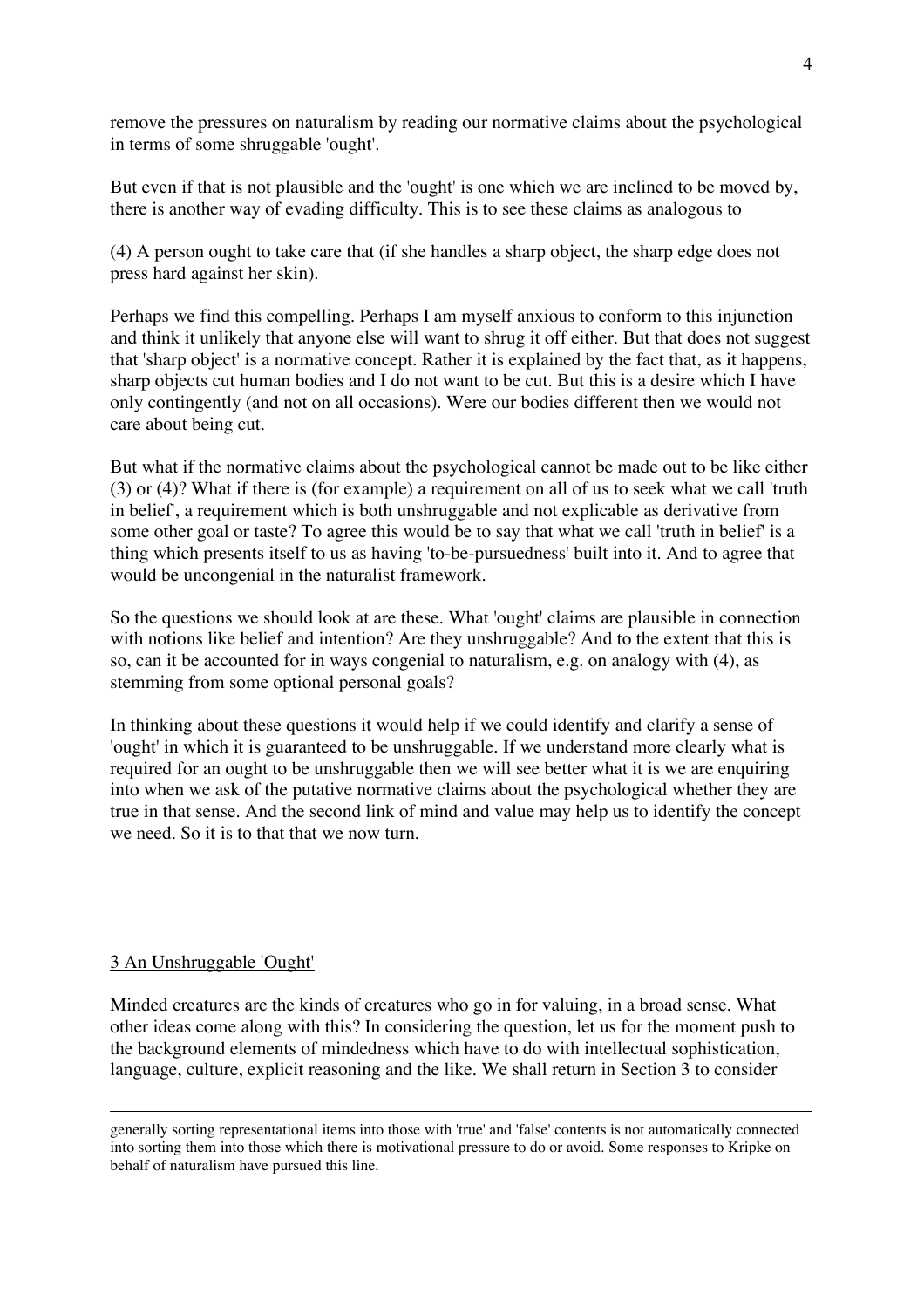what difference they make. What comes into focus when we cease to concentrate on them is what other animals and ourselves have in common. We are beings each of whom has a stance to the world, a way of living in and relating to the world. This stance, this point of view, fixes that things go well under certain conditions and not well under others. Let us say that some item - object, property, event, state, or process - matters to a creature if its existence or occurrence is needed to makes things go well from that creature's point of view. (For stylistic variation, I shall also speak of things in which the creature has an interest.)

A minded being may need different items at different times in order for things to go well from its point of view at those times. And a minded being may have a repertoire of kinds of behaviour which it can engage in. Sometimes there will be just one piece of behaviour in a being's repertoire which stands out as particularly effective in promoting what matters to it. For example there may be only one thing it could do by which it could promote any state of affairs which would make things go well in any respect from its point of view. Or there may be one thing it can do which promotes much more of what matters to it than anything else it can do. When this is so, then the being ought to produce that piece of behaviour at that time. This is a 'from its point of view, all things considered "ought"' or 'from its point of view, ought tout court'.

With any being which is at all complicated, there may be several different possible states of affairs it could bring about which would, in different ways, make things go well from its point of view. It may also be the case that these things are mutually exclusive. (Nothing in the set of ideas we are exploring builds in that what matters to a being is simple or that its elements must be, either empirically or conceptually, compatible.) Also there may be several different things which a being could do to promote a state of affairs which matters to it. For these reasons, sometimes there will be no one piece of behaviour which stands out as uniquely called for from its point of view.

So when appraising ways of behaving from a being's point of view we shall very often need a vocabulary richer than 'ought' and 'ought not' tout court. We shall want to say 'from the point of view of interest A, the being ought to  $\emptyset$ , but from the point of view of interest B, the being ought not to  $\emptyset'$ . And when coming to overall appraisals of acts we shall need terms like 'all right', 'better than so and so', 'best on balance but not required' and the like as well as 'ought' tout court.

If I am right that the set of notions schematised above is one context in which we use 'ought' then what we have located is an unshruggable sense of 'ought'. If a being is sophisticated enough to have concepts, including the concepts of what matters to it and what it ought to do (in the above sense) then it cannot intelligibly both agree  $\overline{I}$  ought to  $\emptyset$  and shrug. To agree  $\overline{I}$ ought' is to acknowledge that something which matters to one is at stake, to shrug or to say 'So what?' is to express a stance of detachment which is incompatible with acknowledging that. What matters to one is, by definition, that to which, when recognised as such, one does not take a detached attitude.

The notion of things going well from a being's point of view is, however, very thin and noncommittal. As already remarked, it does not build in a requirement that elements of what matters to a being be either compatible or commensurable. And another thing it does not build in is any metaphysical views about what determines what matters to an individual. It is important to have this clear, since it might seem that in agreeing to the idea that beings have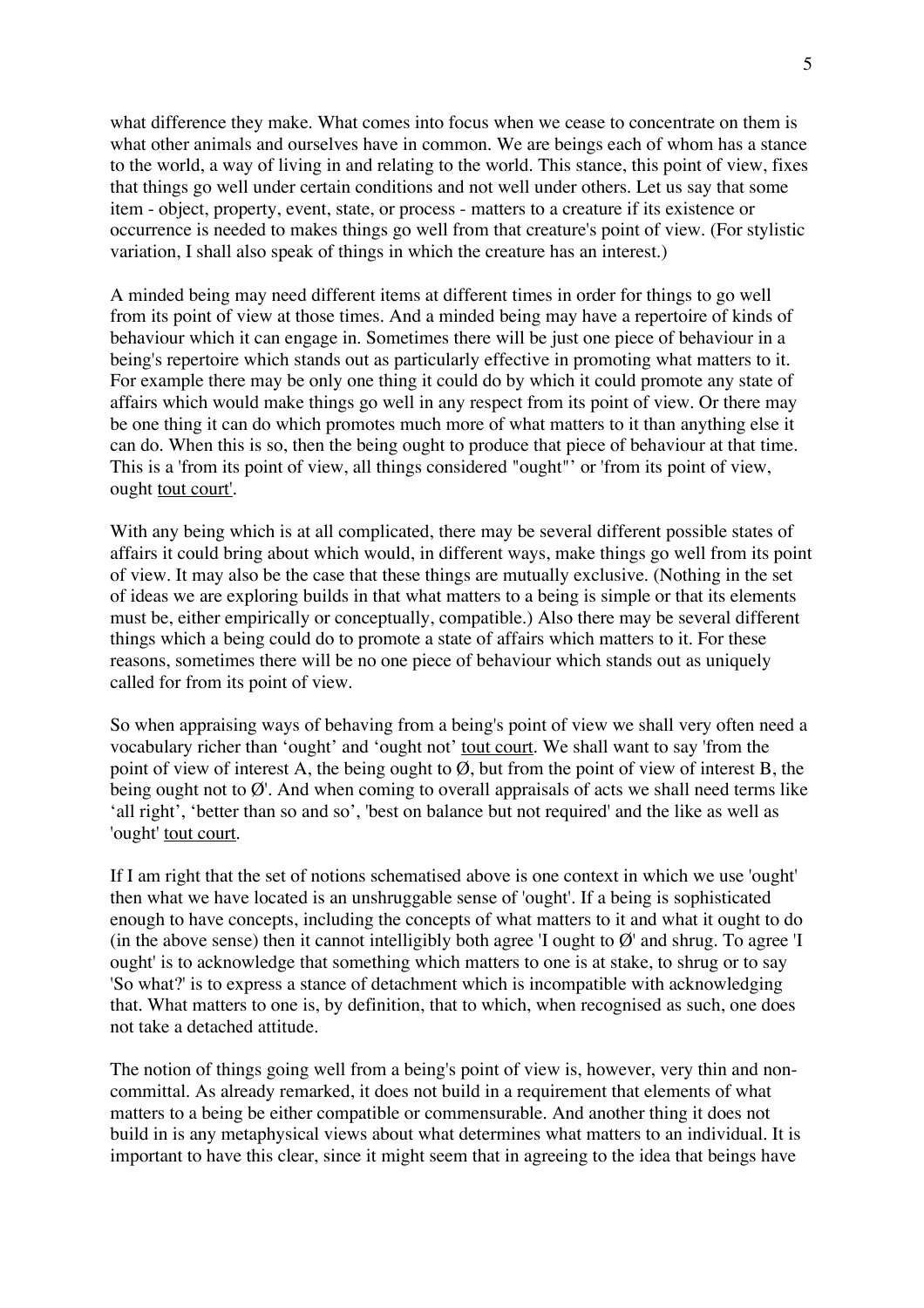an individual stance to the world we had already bought into something non-objectivist. But this is not so. It could be that what an individual contributes to what matters to it is a distinctively shaped or limited capacity for responding the objectively valuable. On this view there are two determinants of what matters to an individual, the nature of objective value and the extent of the being's capacity for responding to it. The schema, however, is also consistent with robust subjectivism, on which a being's interests are fixed by only one thing namely, possibly idiosyncratic, features of its own character and tastes.

Another thing which the schema does not build in is egoistic assumptions (which is why I have used the form of words 'from its point of view' rather than 'for it'). Certainly egoistic concerns provide one way of giving substance to our outline concepts. Animals are beings for whom things can go well or ill from their point of view. And as far as my cat is concerned, such things as her being well fed, healthy and having somewhere warm to lie when she wants to sleep contribute substantially to things going well from her point of view. These are states of the animal itself, narrowly conceived. So things going well from the animal's point of view amounts, in these kinds of case, to things going well for the animal. For some creatures states like bodily suffering and comfort, may be all that contribute to things going well or ill from their point of view. And such states may be, necessarily, parts of what make things go well or ill for all minded beings with bodies, including ourselves.<sup>7</sup> But our schematic notions say only that things go well for a being in virtue of the conjunction of its point of view, which contributes to defining what matters to it, and the facts of the world. And what matters to it, its interests, need not be confined to monadic states of itself. For example, in the case of a social animal, its existing in relations with others conspecifics such as parents, siblings and offspring, who themselves flourish, is, plausibly, one of things which makes things go well from its point of view.

The schema also allows for fillings which do not call on either monadic or relational properties of the being with the interests. Perhaps there are some interests of some beings where the state of affairs which satisfies the interest need not involve the being itself at all. For example, a reflective human being can perhaps have some relation ('greatly valuing') to justice, or beauty, or knowledge or the biosphere, such that these things existing is part of what makes things go well from her point of view. And for such a being it might make sense to sacrifice self-involving states such as health, comfort, peace of mind and reputation to secure these things. If what she values is secured, then things go well from her point of view, even if, perhaps, she herself does not know that what she values exists.<sup>8</sup> Nothing so far said shows whether or not this wonderfully high-minded sketch identifies a real possibility, but the schema does not rule it out.

 $<sup>7</sup>$  I am inclined to think that this is so. Attempts to imagine an embodied being to which things matter but which</sup> has no concern for its body, seem to end up with imagining an item which is an organ of some other being rather than a minded subject in its own right. But we are here considering such speculative questions, and with such protean concepts, that it would be rash to be dogmatic.

<sup>&</sup>lt;sup>8</sup> One might say 'existing in a world in which  $p'$  is a property of any being in a world where p and so defines a state of that being. Hence having an interest which does not involve a state of oneself, in this thin formal sense, is impossible. Perhaps so. But this kind of manoeuvre will not serve to establish egoism in any interesting sense. Indeed it is not clear how one identifies in the class of things which matter from being's point of view, that class which are things which matter for it. The notion of an egoistic interest is one which has certain central instances but on which we may soon lose grip. For example, is thinking in terms of what is good for us (this family, tribe, country . . ), a sort of egoistic thinking?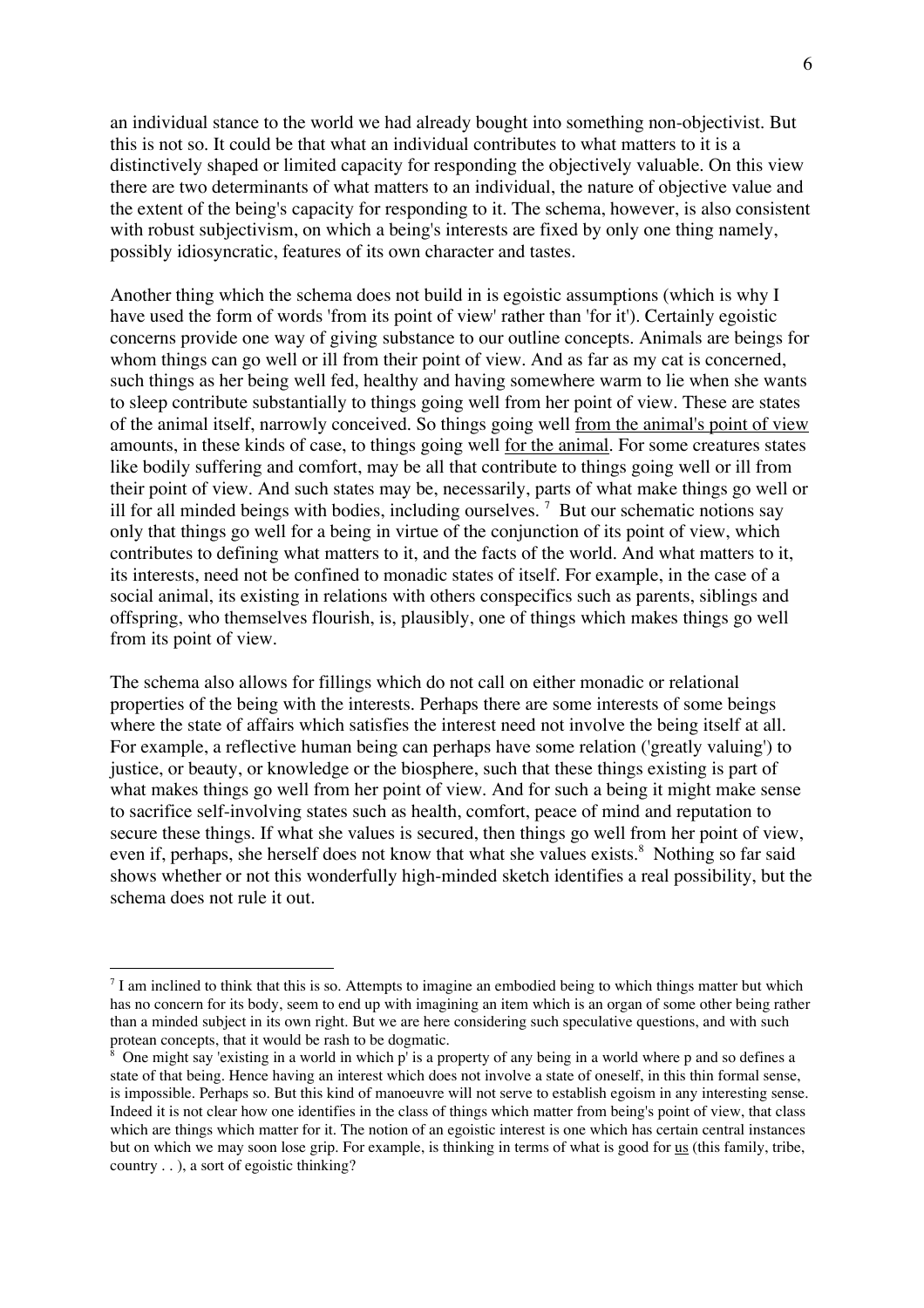The intelligibility of the unshruggable 'ought' linked with these schematic notions provides, perhaps, part of an explanation for the grip on us of ideas like 'we ought to take the means to our ends'. If we identify 'our ends' with securing what matters to us and identify 'taking the means to them' with producing the appropriate behaviour, then the schema we have been considering is this familiar thought in another guise. But it is important to see that we are as yet nowhere near any normative principles about intention ('If a person intends an end then practical reason requires that she ought to intend to take the means to that end') because the package outlined so far says nothing about intending. So our next move must be to look at what happens to the notions of the schema when we return to centre stage the notions conceptual richness, intellectual sophistication, language, culture, explicit reasoning - which we backgrounded at the start of this section.

#### 4 Concepts and interests

Consider some intellectually sophisticated beings who possess concepts and deploy them in the course of acquiring beliefs and forming intentions. They reason explicitly in arriving at these beliefs and intentions. They can, and sometimes do, make efforts to collect and attend to evidence when forming beliefs so as to form true beliefs. They can, and sometimes do, take pains to think about what goals they should set themselves and to choose effective means to those goals. Let us call such beings 'agents' and this package - grasp of the notions of truth, belief and intention, awareness of relations of entailment, ability to reason explicitly - 'agency'. And now let us ask how being an agent bears upon what matters to a creature.

One thing to note is that there is no reason to suppose that agents are infallible in discerning what matters to them. We should not identify what matters to an agent with what she herself thinks to matter or with what she consciously sets herself as a goal. There is, of course, a sense in which what one takes to matter is what matters to one - viz. where 'what matters to one' means what one is conceptually and emotionally preoccupied with. But such conceptually mediated engagement with a state of affairs is neither necessary nor sufficient for its actually contributing to things going well. It is not necessary since there may be things which matter to an agent which he or she has never thought about and a fortiori does not take to matter or set as a goal. (For example, it might be that a person's life goes well only because of the support and goodwill of someone else, where that goodwill and support are entirely taken for granted and never reflected on at all.) Conversely, a conceptually mediated relation to a state of affairs (judging it to matter or taking it as a goal) is not sufficient for its mattering, since we can be much preoccupied with getting something which when achieved turns out not to make things go well at all. (One might set one's heart on being a musician and then discover that one is bored by the endless round of rehearsals and concerts.)

It is overwhelmingly plausible to suppose that acquiring concepts opens up possibilities of new things which might matter to a creature. A non-conceptual being is limited in its concerns. What cannot impinge on a being in any way whatsoever cannot contribute to things going well from its point of view.<sup>9</sup> But an agent can think about temporally and structurally complex items – such as musical compositions, poems, proofs, plays, football matches,

 <sup>9</sup> What counts as 'impinging on <sup>a</sup> being in some way'? This is <sup>a</sup> complicated matter. But however exactly we spell it out, given the causal structure of the universe and my cat's capacities, things which happen on Alpha Centauri cannot contribute to things going well or ill from her point of view.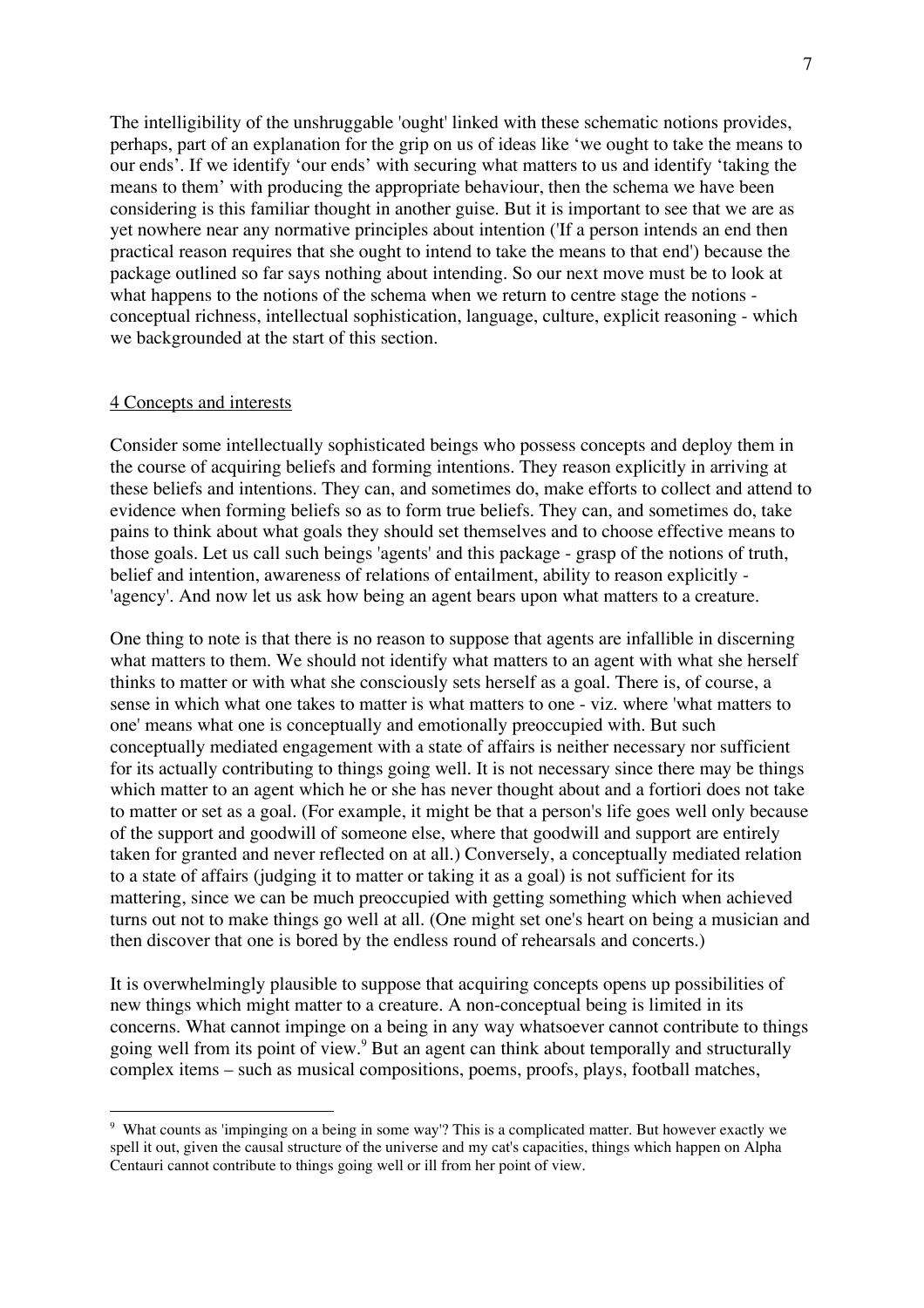families, marriages, feasts, countries, elections, etc., etc. An agent may become aware of some items of this kind as potential ingredients of things going well for her, may respond to that possibility in a positive way by judging them worthwhile and moving to promote them. Perhaps some of these responses embody misjudgements. But most of us would find it unbelievable to say that all such responses were mistakes. Most of us would agree that family life, engagement with music, the excitements of intellectual insight, the achievements of public office etc. are indeed the kind of thing which do make things go well for some of us.

But interests in music, mathematics, sport, family life or politics seem optional. They matter to some of us but not to others. Are there interests which come inescapably with agency? Are there unshruggable 'oughts' for agents and, if there are, can they be grounded or explained in a way congenial to naturalists? This is where the proposed normative links of psychological concepts reappear.

Among the candidates we should consider (1) and (2) which we repeat here:

(1) If a person believes that p then she ought to believe what follows from p.

(2) A person ought to ensure that (she believes that p only if p).

Another we should consider is

(5) A person ought to ensure that (if she believes that p then she believes what follows from p).

And interesting candidates connected with intention are

(6) If a person intends that p then she ought to intend the means necessary to bring about that  $p_{\cdot}$ 

(7) A person ought to ensure that (if she intends that p then she intends the means necessary to bring about that p).

Some of these are not tenable as they stand. For example  $(1)$  is seriously implausible.<sup>10</sup> Our minds are finite. We are not capable of working out all the logical consequences of our beliefs both through lack of logical acumen and through lack of time. And for many of those which are accessible, the time and effort of reaching them would be better spent on something else, since they are entirely trivial and boring. Perhaps a modified version will do better?

(8) If a person believes that p and is interested in whether q and is aware that p entails q then she ought to believe that q.

This also will not do. A person may have further evidence relevant to whether q, which point strongly to its not being the case. But (8) has nothing to say about that, and seems to recommend proceeding to believe that q, whatever that evidence. In some cases, however, the right thing to do might be to give that evidence weight, believe that not q and then abandon the belief that p. So to we need another modification:

<sup>&</sup>lt;sup>10</sup> Harman. G., 1999, Reasoning, Meaning and Mind, (Oxford: Clarendon Press)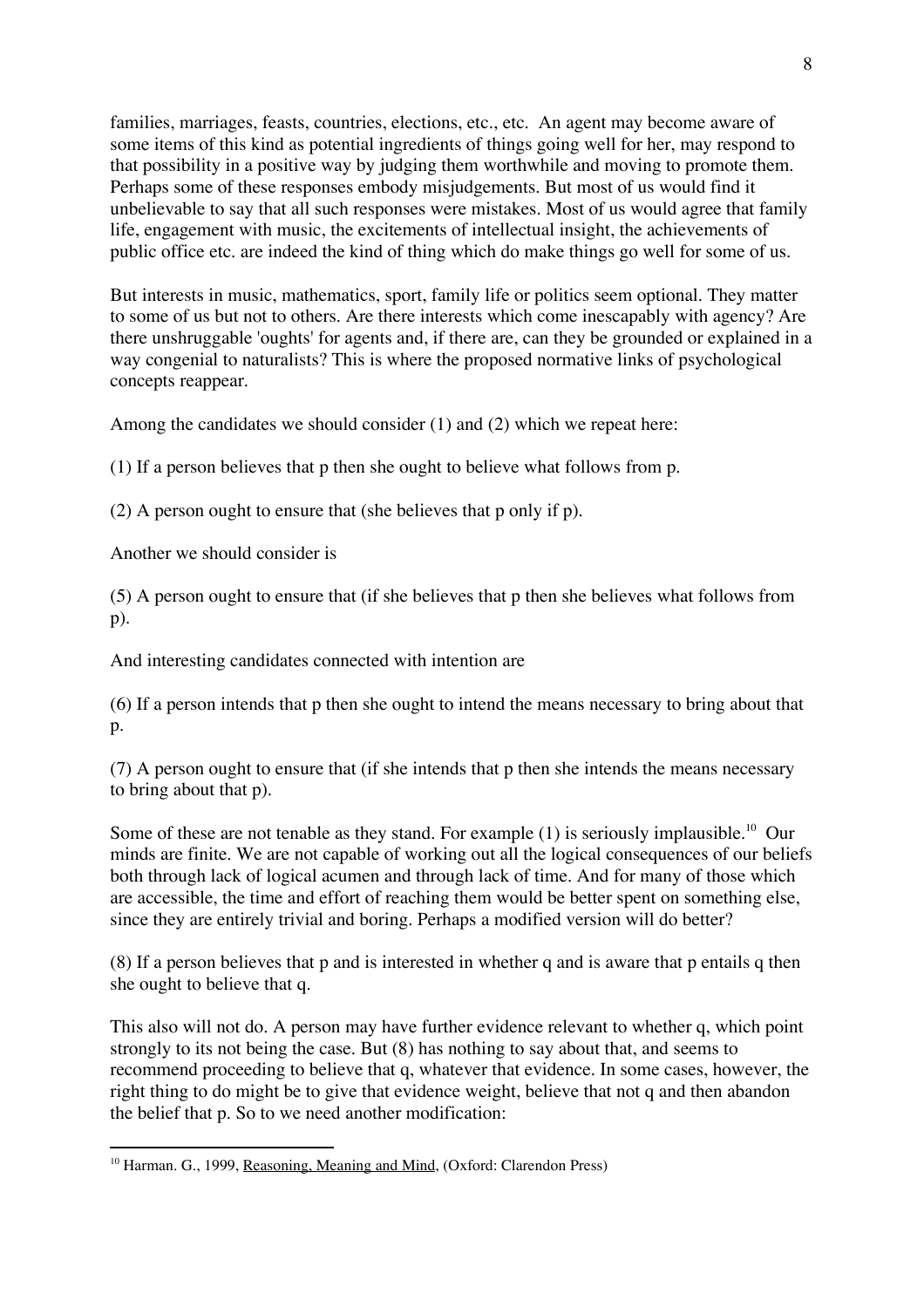(9) If a person believes that p and is interested in whether q and is aware that p entails that q and has no further evidence bearing on whether q then she ought to believe that q.

The kind of adjustment needed for  $(1)$  is plausibly needed also for  $(5)$ ,  $(6)$  and  $(7)$ . I will not pursue through these complications. Let us enquire rather whether there is unifying idea behind the proposals.

And when we take the group of claims as a whole, the thought which leaps to mind is that what is being recommended is agency itself. So if we now take the 'ought' in the unshruggable sense of Section 2 what the recommendations say is, in effect, is 'Being an agent matters to a person. If she continues to be an agent - i.e. seeks to ensure truth for her beliefs, forms them in the light of the evidence and with a view to preserving consistency, does not let her intentions drift - then things go well with her, in at least some important respect.'

And very likely, when it is put thus baldly, most of us will put up our hands and agree. For sure, ceasing to be able to tell truth from fantasy, falling into contradictory muddles, not having the drive or organisation to work out how to carry projects through - are all (in general) bad news for a person. But what sort of a truth is this? Is it something unwelcome to the naturalist? Before we turn to that, I shall digress to consider some difficulties which have been raised for principles of the form of (6) and (9), as opposed to (5) and (7).

### 5 Bootstrapping and Agency

Principles of the form of (6) and (9) say: If you are in such and such a psychological state (or combination of states) then this is what you ought to do. By contrast principles of the form (5) and (7) say: You should try to maintain such and such patterns among your psychological states. In the first sort of principle the 'ought' has narrow scope and governs the consequent of the conditional. Hence, given the truth of the antecedent, we can detach the consequent 'ought' claim. On the second sort, the 'ought' has wide scope and the truth of the antecedent of the embedded conditional does not support detachment.

A serious reason for being uneasy about principles of the first shape is found in what we may call the Bootstrapping Problem. Let us suppose a person is debating whether p or not p. Let us suppose further that she ought to believe not p (perhaps because the truth is that not p). Nevertheless, unfortunately, she comes to believe that p. Next the question that q presents itself to her as interesting. Moreover she is aware that p entails that q and that she has no other evidence bearing on the matter. Ought she now to believe that q? (9) says that she ought. But when we have firmly in mind the fact that her belief that p is not the belief she ought to have, we might well think that there is something unhappy in saying this. And the unhappiness is brought into full focus by the consideration that nothing is more obviously a logical consequence of p than p. So suppose as before that she wrongly forms the belief that p - and remains interested in whether p and is aware that p entails that p and has no more evidence against p than she has already considered. Now, it seems (9) transforms the belief she ought not to have into a belief she ought to have.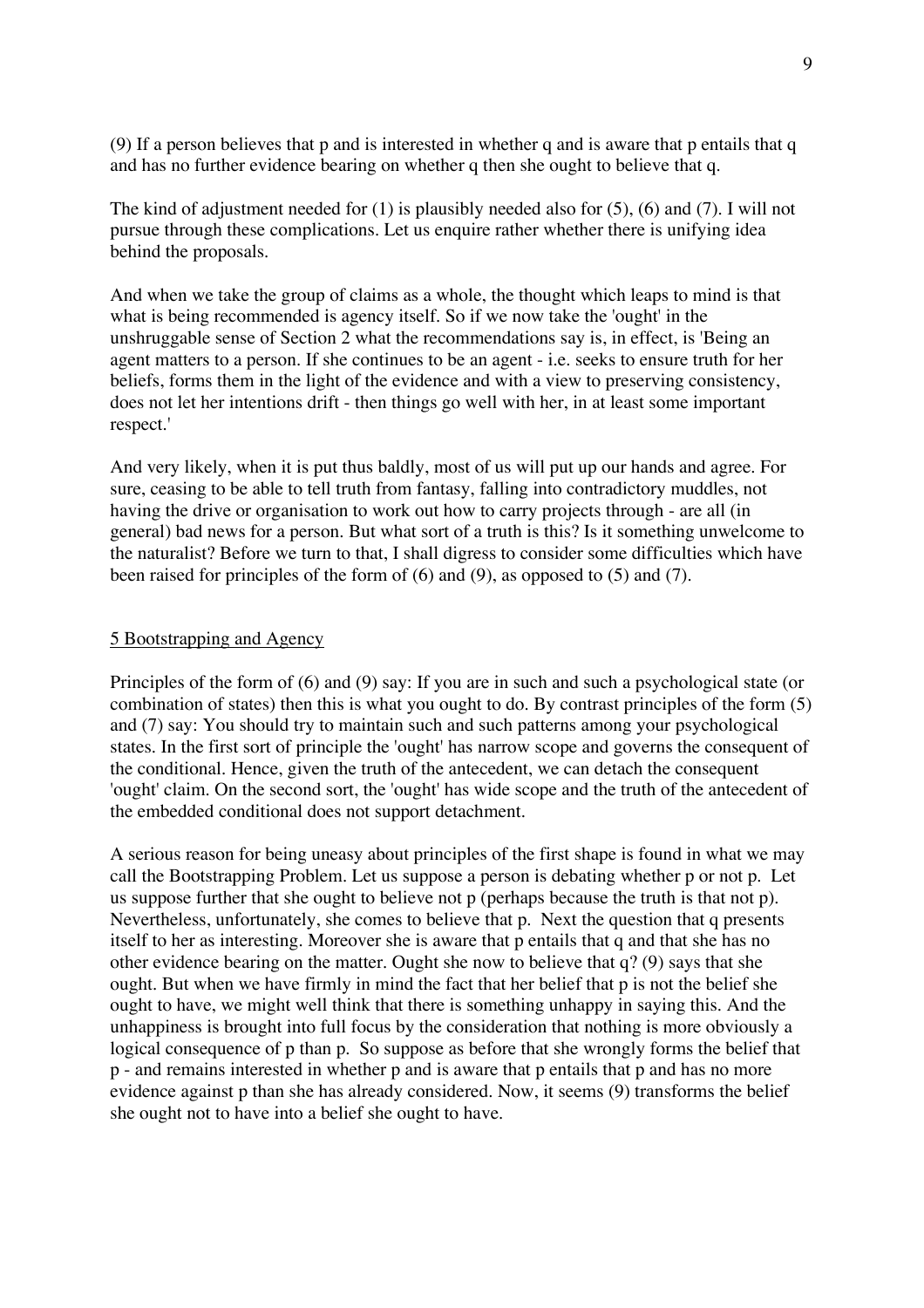And the same difficulty confronts (6). Suppose a person is debating whether or not to make it the case that p. Suppose that the intention she ought to have is the intention that not p. And suppose that, unfortunately, she forms the wrong intention. Now for any intention, say that p, there is one sure-fire necessary way to bring it about that p, namely bringing it about that p. So if (6) were correct it would, it seems, guarantee that any intention I have is one I ought to have.

Broome has urged such bootstrapping problems with considerable ingenuity.<sup>11</sup> His own response to them is to suggest that our attraction to principles like (6) and (9) is the result of a muddle. The nearest available truths are principles like (5) and (7). So perhaps, being aware of them, we have fallen into some version of the 'modal operator misplacement' trap. <sup>12</sup>

But is this bootstrapping objection really fatal? We are working with the following schematic thought: facts together with a being's stance to the world fix what at a given time would make things go well from that being's point of view. Nothing in this thought requires that the facts may not include ones about mistakes which the being has made in the past. Suppose I plan a long hike in the hills and stupidly set out in my new walking boots. Soon I have a nasty blister and am in an awkward situation. Had I worn the old boots, as I ought to have, I would not be in this trouble. But I did not wear the old boots and am now in a possible world which is less than ideal from my point of view.

But that does not mean that the question 'What ought I to do now?' has no answer. It does not help only to hark back to the past, saying 'Well - you ought to have taken the other boots.' My wrong decision has been made. I cannot reverse it and am now in a new situation with new options. As things stand one of those options (call a cab on my mobile, struggle on to the shop where I can buy some plasters, walk barefoot for a while, etc.) may clearly be the one I ought to take.

The importance of this sort of case is that it brings to our attention the need to specify carefully what situation and what set of options we are considering. There is the situation before the mistake has been made and the situation afterwards. This applies, formally speaking, as much to the wrong belief case as to the wrong boots case. (And it applies also to the wrong intention case, about which the same moves as below can be made, mutatis mutandis.)

Before I form the wrong belief the situation is  $S<sub>1</sub>$ . It obtains just before  $t<sub>1</sub>$  and in it my options are to initiate at  $t_1$  a state of believing that p or initiate at  $t_1$  a state of believing that not p. What I ought to do is initiate a state of believing that not p. However, unfortunately, I initiate instead a state of believing that p. After I have made the mistake the situation is  $S_2$ . It obtains at t<sub>2</sub> which is later that t<sub>1</sub>. It is crucially different from  $S_1$ , since the fact that at t<sub>1</sub> I came to believe that p is an element in it. My options in  $S_2$  are different from those in  $S_1$ . In  $S_2$  they are to stick with believing that p or to reconsider and (perhaps) change my mind.

 $11$  Op cit ftnt 1.

 $12$  The trap operates as follows. Suppose that O is some modal operator, such as 'necessarily' or 'it ought to be that'. Colloquially we may express our awareness that O (if p then q) by saying 'If p then, O, q'. And then, in further dealings with the thought, we may attend too much to the surface form of its expression. This results in our getting into a thoroughly confused state where we fail to distinguish the thought where has 'O' has narrow scope from that where it has wide scope.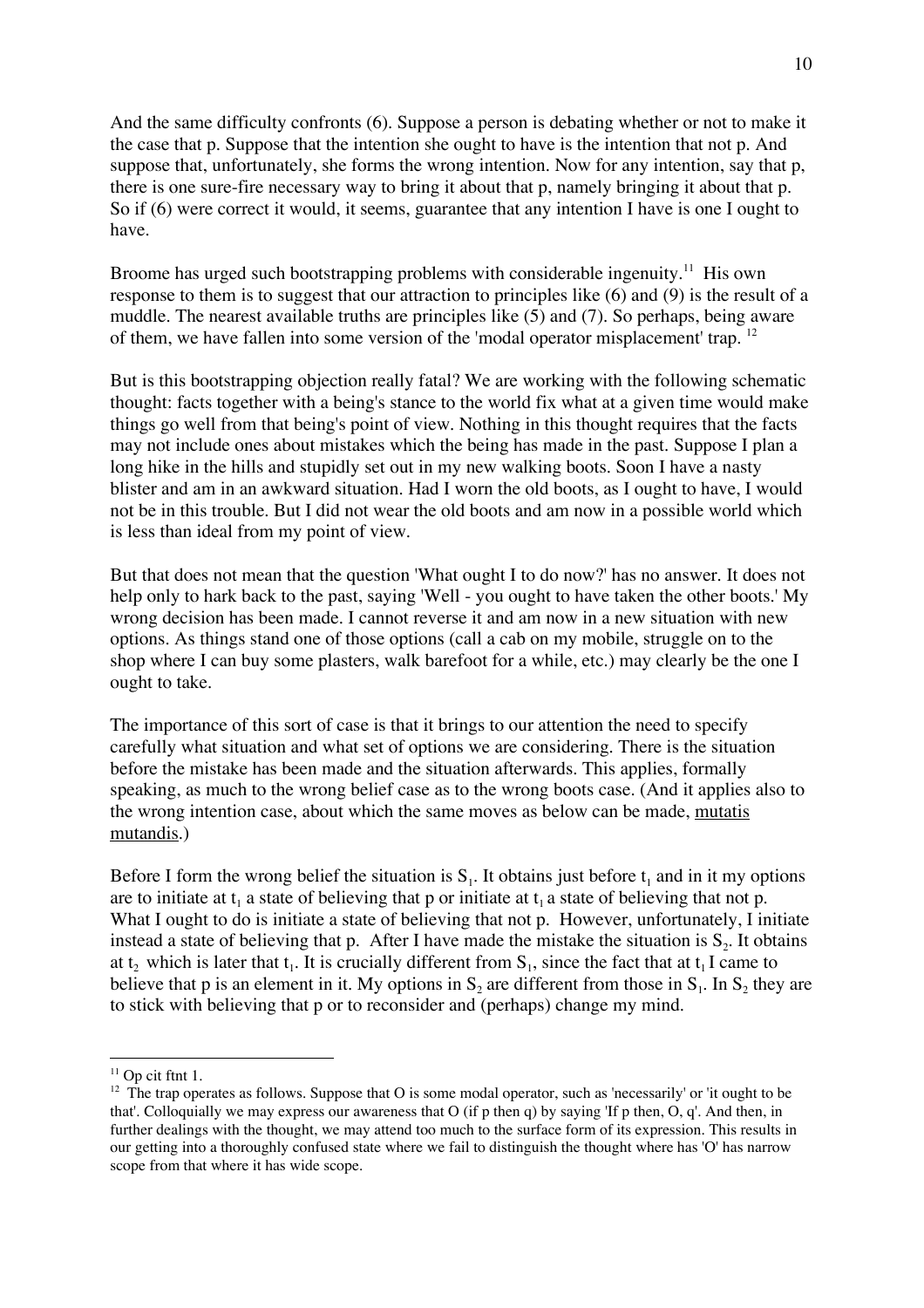What this distinction of the situations and options shows is that the bootstrapping objection need not provide a direct reductio ad absurdum of principles like (9), if we are clear that (9) offers a judgement on my options after I have made the mistake. Perhaps the fact that I have come to the wrong belief makes a difference. But how does it do so?

Someone might argue that we should not assimilate the case of the wrong belief or intention to the case of the wrong boots. With the boots, I have acted and cannot now wipe out that act and its consequences. I am in the middle of the countryside, I have the blister. But with belief or intention I can wipe out the mistake. Just by changing my mind, right now, I can put myself back on track in a better world. And if so, surely that is what I ought to do.

But this although plausible is not right. It is part of the kind of agency we possess (and possibly part of any realistically imaginable form of agency) that we are fallible in forming our beliefs and intentions. Given our awareness of that fallilbility and our ability to reconsider, it is certainly correct that we should sometimes be willing to do so. But it does not follow that we ought to reconsider on every occasion. That is a recipe for endless dither. So on some occasions not reconsidering will be the right thing to do. And plausibly this is one of them.

What I have just argued about the propriety of not reconsidering may seem acceptable in a case where the fact is that not p but the balance of evidence suggests that p. Here two things which matter are at stake, believing the truth and conforming my belief to the evidence. Unfortunately they conflict. But one may agree that conforming belief to the evidence trumps truth, since it is what continuing to be an agent requires of me. Given that I have appreciated that the evidence favours p, it is only if there is a breakdown in my intellectual processes that I could end up believing that not p. Such breakdown is dangerous, would not make things go well from my point of view in the long run. So in coming to believe that p I did what I ought to have done, indeed what I ought to have done tout court.

But what if I ought to have formed the belief that not p, not just in the sense that the truth is not p but also in the sense that the balance of the evidence suggests not p? Is it still true that, having made the mistake, what I ought now to do is stick with the belief that p? What interest is served by my pushing on in this deluded way? But this rhetorical question has an answer. The interest which is served is that of having my agency get me anywhere in the onward flow of life.

We have already agreed that fallibility cannot mean constant reconsideration. So when should one reconsider? The answer being suggested by the objector is 'when one has got the reasoning wrong'. But from the agent's point of view mistakes in reasoning are as invisible as mistakes of fact - and mistakes of both kinds can be either easy or difficult to detect with further reflection or further evidence gathering. So a better answer to 'when should one reconsider?' is 'when some new stimulus prompts to it'. To say this is not to recommend dogmatism or forging ahead regardless. A certain tentativeness and humility are important intellectual virtues. But what they should prompt are policies of periodic review, and cultivation of sensitivity to clues that reconsideration is in order, rather than chronic inability to make up one's mind. In upshot, then, 'ought' remarks of the shape of (6) and (9) are in order. To the extent that preserving agency is important, (6) and (9) are as true of a creature as (5) and (7).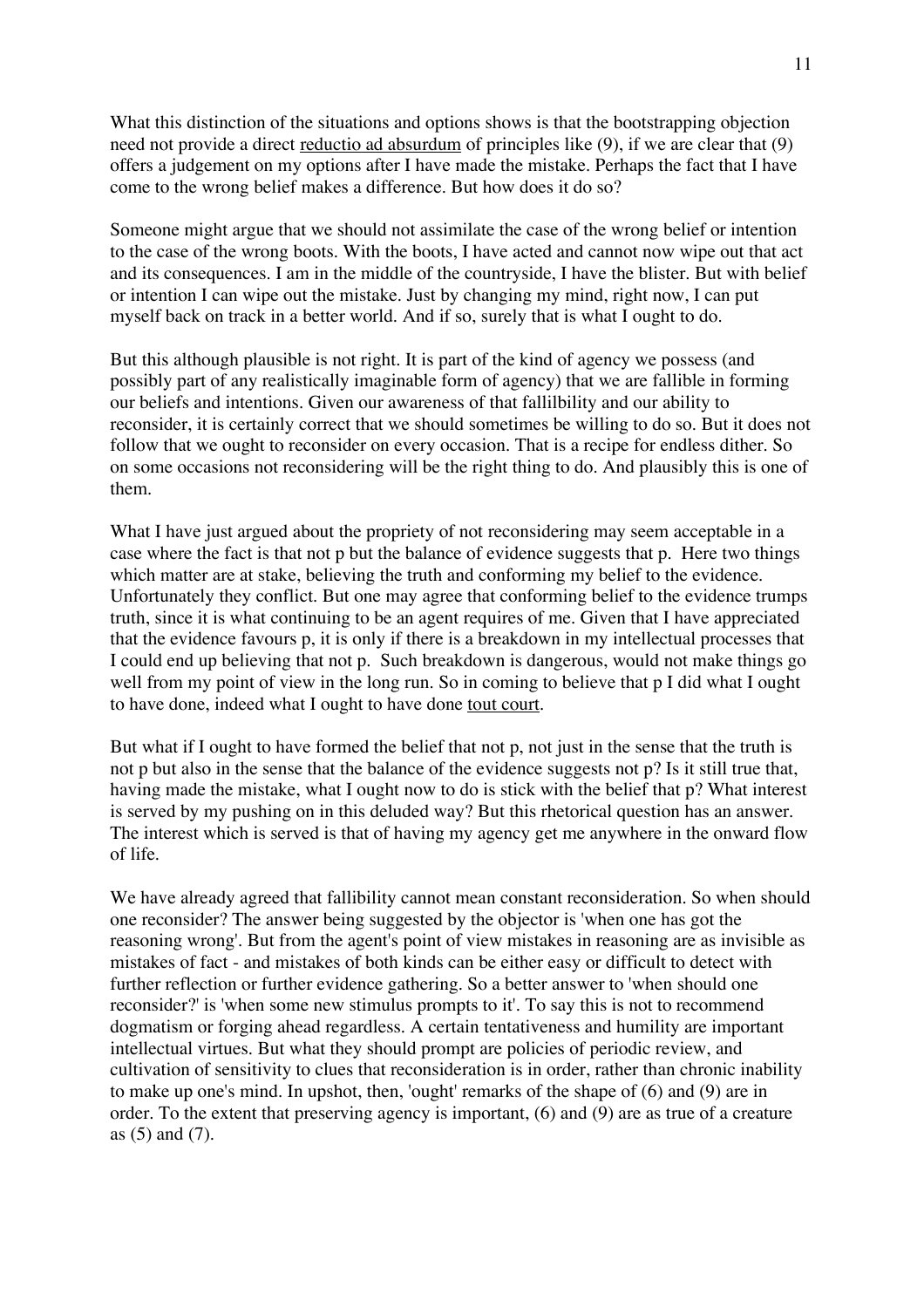### 6 Agency and value

At the end of Section 4 we agreed that continuing to be an agent is important. Hence we agreed on the truth of claims like  $(2)$ ,  $(5)$ ,  $(6)$ ,  $(7)$  and  $(9)$ , or suitably adjusted versions of them.

We should acknowledge that is not plausible that continuing to be an agent is, at all times, what matters most to a person. We can envisage cases where it could be better from a person's point of view to cease, temporarily or permanently to be an agent, viz. cases where something else which matters immensely is only to be secured that way. But allowing this is consistent with the thought that continuing to be an agent matters greatly. And in many situations, if so continuing is in conflict with something else which matters, one ought to preserve one's agency at the expense of the other interest.

But why? One idea is that being an agent is inherently valuable, it has 'to be pursuedness' built in. Intellectual sophistication, one might say, makes us capable of appreciating what it is to be an agent - gives us the ideas of discerning truth, of determining what we do through our appreciation of reasons for it. And once we are aware of this possible way of being, we needs must fall in love with it, for its own sake.

The alternative, naturalist, view should acknowledge that there may people to whom agency is an end in itself. But naturalists will maintain that there may also be people who do not have agency as an end in itself, and to whom their agency matters only because it is a means to, or constituent of, other things which matter to them.<sup>13</sup>

Naturalists will agree that, as the world is and as our actual tastes and characters are, being an agent is an immensely useful capacity to have. Exercising it is the most effective and reliable way of getting things which matter such as food, bodily safety and the like. Lacking it we would be dependent for them (as we are infancy and demented old age) on things over which have no control, such as the goodwill of other human beings. Also naturalists will agree that exercising agency is a constituent of such distinctively human activities as taking part in sports, plays, family life, scientific enquiry, etc. etc. Anyone to whom these things matter needs to be able to reason and plan. So, as our tastes and the world actually are, it certainly seems that things going well from our point of view is pretty well inextricably bound up with our agency.

<sup>&</sup>lt;sup>13</sup> Dretske writes 'The only fault with fallacious reasoning, the only thing wrong or bad about mistaken judgements in that, generally speaking, we don't like them. They do not - most of the time - serve our purposes. This, though, leaves the normativity of false belief and fallacious reasoning in the same place as the normativity of foul weather and bad table manners - in the attitudes, purposes, and beliefs of the people who make judgements about the weather and table behaviour.' (op cit ftnt 1 p 248). Papineau says 'I shall contend that the most significant norms of judgement can be viewed as prescriptions to the effect that, in order to achieve the truth, you ought to judge in such-and-such ways. In my view, there is nothing constitutively normative about the end of truth itself. So I take the force of these prescriptions to derive from independent moral or personal reasons for attaching value to truth.' (op cit ftnt 1, pp 17-18.) (These remarks are focused on the suggested norms for belief. Dretske and Papineau are less inclined to an instrumental treatment of the suggested norms for intention. But naturalists should in consistency think of that instrumentally too, once the possibility of divergence between conscious intention and real interest is allowed. Cf the quotation from Railton given in ftnt 15 below.)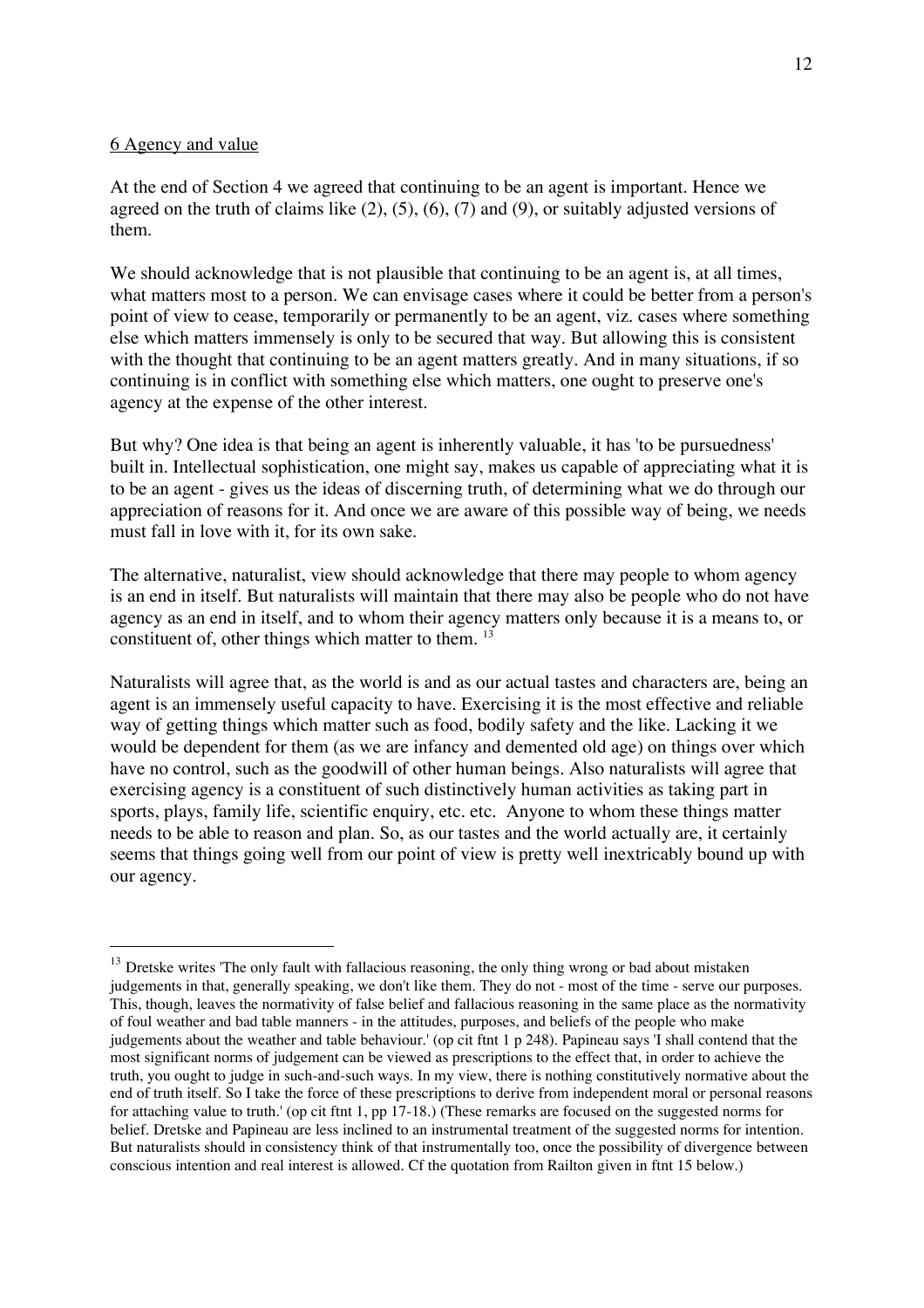But acknowledging all this does not show that agency is good in itself. To show that we would need to show that any life including agency is, just because of that inclusion, better from the point of its subject, than a life without, in at least some respect. But can't we begin to conceive of beings to whom agency would be an unmitigated disaster? What of beings living some harmonious life, full of rich sensory pleasures and undemanding companionship, who acquire concepts and ability to reason. Unfortunately their conceptual repertoire is limited and enables them to bring to conscious attention only the hitherto rather small part of their lives where they compete and consume. So the result of their agency is increased effectiveness of expression for the aggressive and greedy parts of their psychologies. What it precipitates them into is war and destruction of their environment. Overall things go less well from their point of view than they did before. (This is a familiar romantic view of our position. I am not presenting it as true. But its coherence as a story is enough to make the point.)

But is the disaster unmitigated? Perhaps one will suggest that that, even if on balance it has worked out badly for these beings, all the same agency has contributed something which makes things go well from their point of view in at least one respect. For example, one might say that qua agents they have some distinctive dignity or autonomy. But must we agree with this? The naturalist seems entitled to raise a sceptical eyebrow and to suggest that caring about such dignity or autonomy is a pretty optional matter.

There are other worries also which one might pursue about the value of agency. The drive of agency is in the direction of explicitness and control. But a life in which a person moves always, or even most of the time, through some exactly foreseen and planned sequence of happenings is one which some of us might not find to go well. Spontaneity, surprise, not always being in control, are elements in things going well from some beings' point of view and these things are at risk from some developments of agency.<sup>14</sup> All in all, the idea of agency as worthwhile in itself, independently of what it is focused on and leads to, seems to be very far from mandatory.<sup>15</sup>

The upshot is that the threat to naturalism from the supposed normativity of the psychological can be seen off. We have not found arguments which force the naturalist to admit that the 'oughts' we have considered are categorical. They can be presented as derivative, as identifying policies which, usually, will make things go well from a person's point of view,

<sup>&</sup>lt;sup>14</sup> See G Ainslie Breakdown of Will (Cambridge: Cambridge University Press, 2001) esp Part III for further thoughts on this.

 $15$  Peter Railton writes insightfully on these topics in the paper cited in ftnt 1. He considers a questioning student, Gary, who asks whether rationality is worth it. Gary is aware that certain 'oughts' or requirements about thinking are being presented to him as categorical. But he is not content to accept them without probing. 'I want to know', says Gary of practical reasoning, 'whether subjectively patterning my thinking along means/ends lines would really be in objective conformity with realizing my ends - especially the end of living well.' Railton argues that in posing the question, and asking us to answer it by identifying good features of being an agent, Gary is operating as an agent, is himself taking for granted that means/ends reasoning is the way to tackle his question. We can point this out to Gary and point out also how difficult it is to make convincing the idea of living an attractive life on the other side, i.e. as non-agent. To that extent we can answer him. But Railton, if I understand him rightly, also wants to suggest that we do not end up here endorsing something the nature and value of which are entirely transparent. He writes '[Gary] can, without absurdity, be seen as trying to find a way of keeping us aware that no one really knows where reflective equilibrium and our evolving experience might take us. Each step in a reflective equilibrium process is linked by intelligible forms of reasoning to the step before, but this does not mean that we could not take steps which would, in sum, yield the result that our conception of reasoning itself has changed. Experience has held some interesting surprises for those who thought certain principles . . . were constitutive of the entire possible domain of thought and action.'